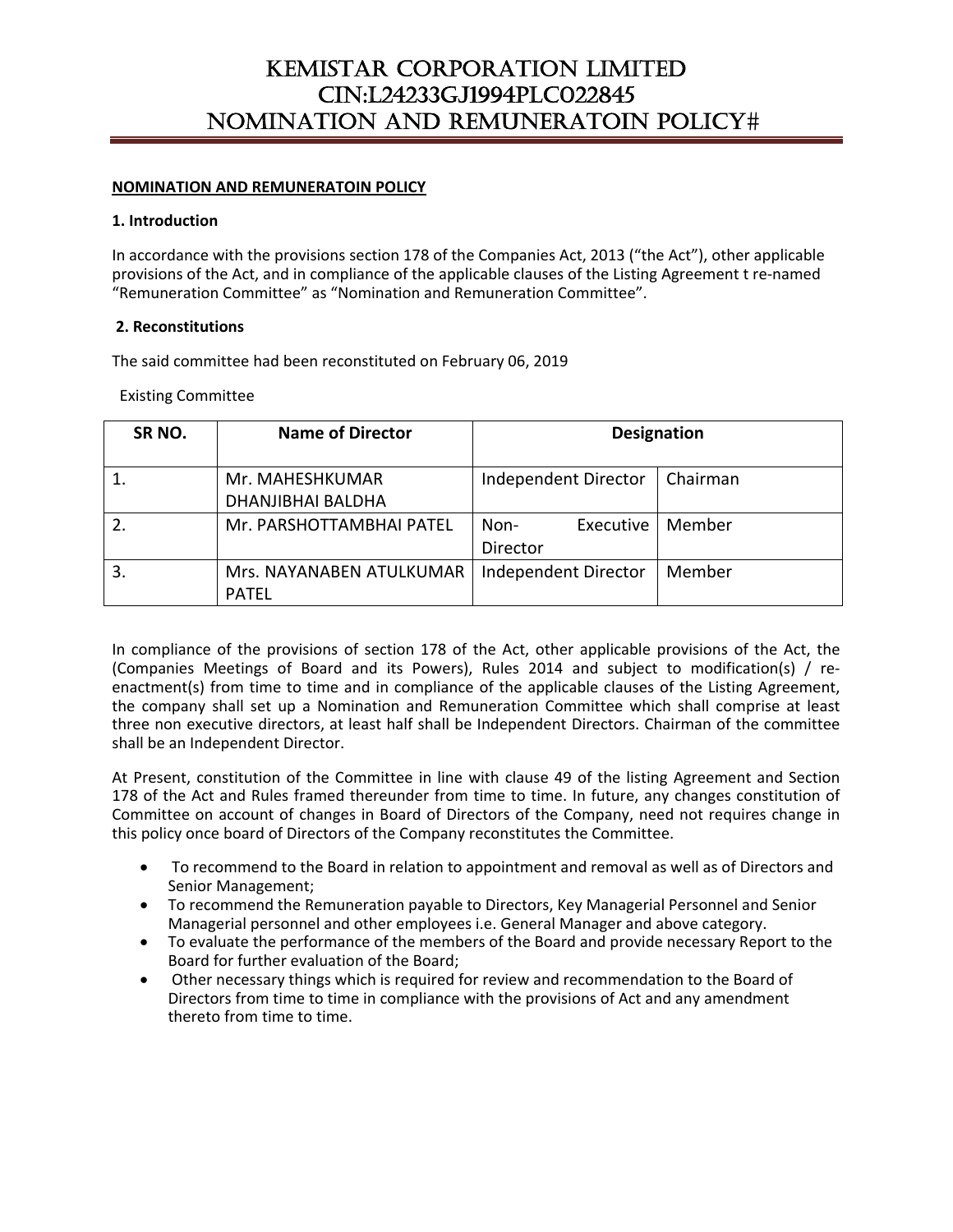### **3. Role of Committee**

The role of the Committee inter alia will be as per the following:

a) To identify the persons who are qualified to become Directors and who may be appointed in senior management;

b) Formulate the criteria for determining qualifications, positive attributes and independence of a Director;

c) To recommend to the Board of the appointment and removal of Senior Management of the Company;

d) To carry out evaluation of performance of Directors and recommend to the Board appointment / removal based on his / her performance;

e) To recommend to the Board on (i) policy relating to remuneration for Directors, Key Managerial Personnel and Senior Management and (ii) for Executive Directors remuneration and incentive;

f) Ensure that level and composition of remuneration is reasonable and sufficient, relationship of remuneration to performance is clear and meets appropriate performance benchmarks;

g) To develop a policy on Board diversity;

h) To develop a succession plan for the Board and to regularly review the plan.

#### **4. Composition of Committee**

a) The Committee shall consist of a minimum 3 (Three) Non executive directors, majority of them being independent Directors;

b) Minimum 2 (two) members shall constitute a quorum for the Committee meeting;

c) Membership of the Committee shall be disclosed in the Annual Report of the Company;

d) Terms of the Committee shall be continued unless terminated by the Board of Directors.

e) The Chairman of the Committee shall be an Independent Director;

f) The Chairman of the Company may be appointed as a member of the Committee but shall not be a Chairman of the Committee;

g) In the absence of the Chairman, the members of the Committee present at the meeting shall choose one amongst them to act as Chairman;

h) The Chairman of the Committee could be present at the Annual General Meeting, to answer the queries of shareholders. However, it would be up to the Chairman to decide who should answer the queries;

i) The company shall disclose the remuneration policy and the evaluation criteria in the Annual Report of the Company;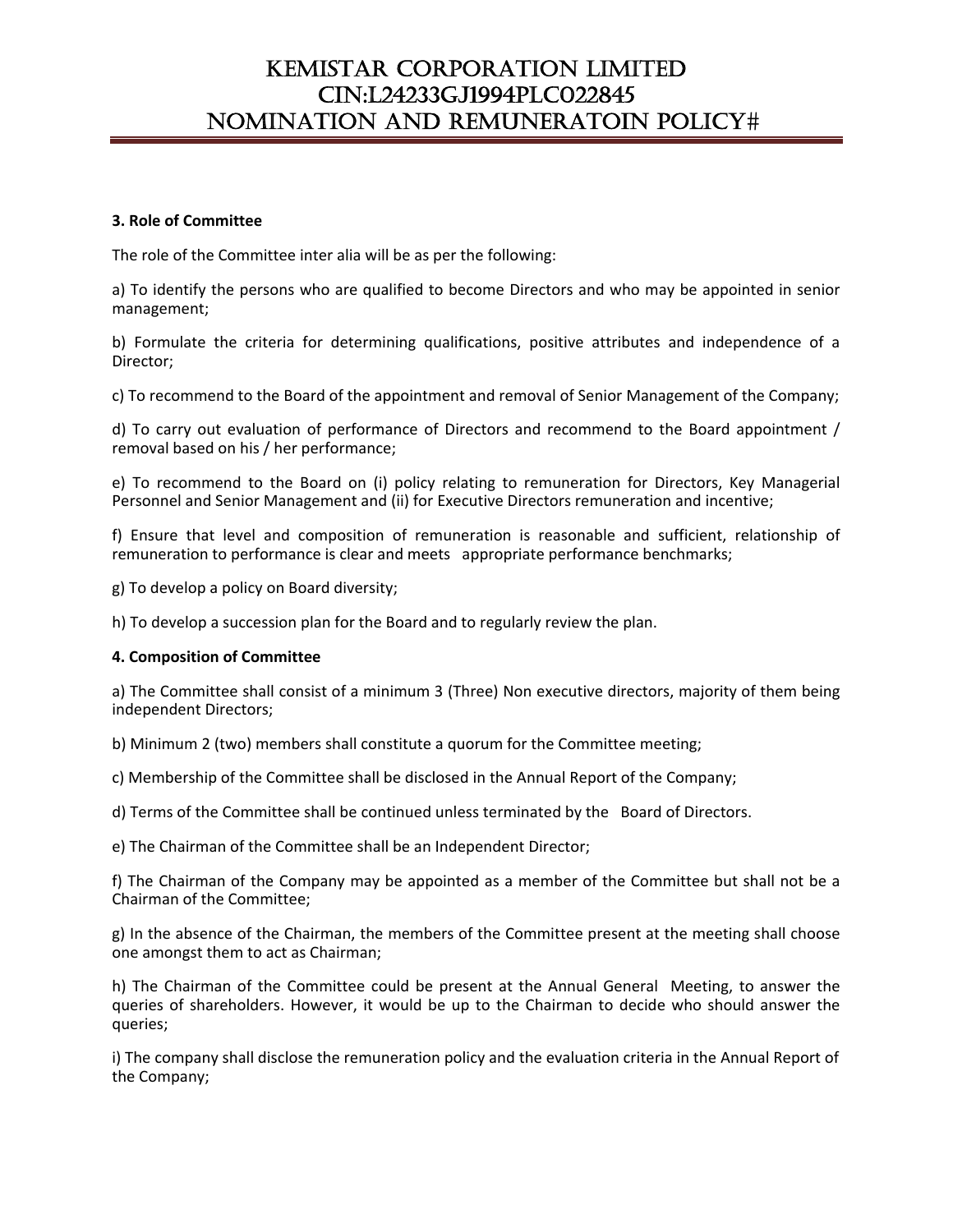## **5. Frequency of Meetings**

The meeting of the Committee shall be held at such regular intervals as may be required from time to time and as suggested by Chairman of the Committee.

## **6. Committee of Members' Interests**

a) A member of the Committee is not entitled to be present when his or her own remuneration is discussed at a meeting or when his or her performance is being evaluated.

b) The Committee may invite such executives, as it considers appropriate, to be present at the meetings of the Committee.

## **7. Secretary**

a) The Company Secretary of the Company shall act as Secretary of the Committee.

## **8. Voting**

a) Matters arising for determination at Committee meetings shall be decided by a majority of votes of Members present and voting and any such decision shall for all purposes be deemed a decision of the Committee;

b) In the case of equality of votes, the Chairman of the meeting will have a casting vote.

#### **9. Duties of the Committee**

9.1 Duties for Nomination:

The duties of the Committee in relation to nomination matters include:

- a) Ensuring that there is an appropriate induction & training programme in place for new Directors and members of Senior Management and reviewing its effectiveness;
- b )Ensuring that on appointment to the Board of the Company, the Directors receive a formal letter of appointment in accordance with the Guidelines provided under the Act, applicable schedules as well as applicable clauses of Listing Agreement;
- c) Identifying and recommending Directors who are to be put forward for retirement by rotation every year in compliance with the Act;
- d)Determining the appropriate size, diversity and composition of the Board of the Company;
- e)Setting a formal and transparent procedure for selecting new Directors for appointment on the Board of the Company;
- f) Developing a succession plan for the Board and Senior Management and regularly reviewing the plan;
- g) Evaluating the performance of the Board members and Senior Management in the context of the Company's performance from business and compliance perspective;